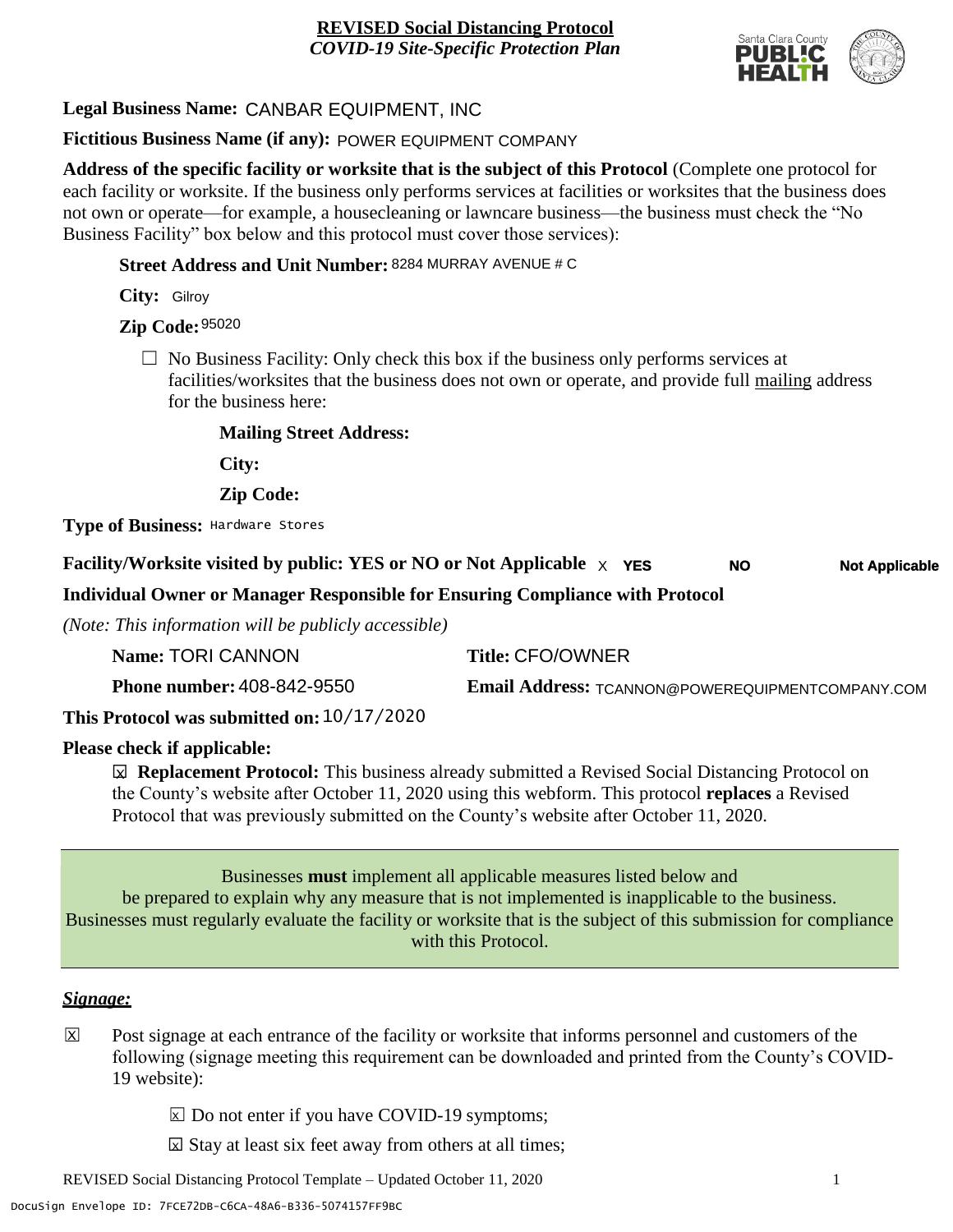

- ☐ Face coverings required to enter (except for very young children, if medically inadvisable, or X for communication by or with people who are hearing impaired);
- ⊠ Cover sneezes and coughs with cloth, tissue, or elbow;
- ⊠ Do not shake hands or engage in unnecessary physical contact.
- Post signage at appropriate locations throughout the facility/worksite reminding everyone to wear face coverings and stay at least six feet away from others. X
- Post a copy of your updated COVID-19 PREPARED Sign and Social Distancing Protocol Visitor Information Sheet at each entrance where they can easily be viewed. These documents will be provided to you electronically when you submit this Revised Social Distancing Protocol.  $\mathbb{Z}$

#### *Personnel Training:*

- After submission, distribute copies of the completed Protocol to all personnel, and train all personnel on this Protocol.  $\mathbf x$
- For businesses that perform services for facilities or worksites that the business does not own or operate, distribute a copy of the completed Protocol to the owner or operator of each facility or worksite where the business performs services.  $\mathbf{v}$
- Train personnel on basic information regarding COVID-19 from the CDC available at [https://www.cdc.gov/coronavirus/2019-ncov/index.html,](https://www.cdc.gov/coronavirus/2019-ncov/index.html) including how to prevent COVID-19 from spreading, who is especially vulnerable to the disease, and when to seek medical attention.  $\mathsf{X}$
- Train personnel on screening themselves for COVID-19 symptoms, including temperature and/or symptom checks using CDC guidelines available at [https://www.cdc.gov/coronavirus/2019-](https://www.cdc.gov/coronavirus/2019-ncov/symptoms-testing/symptoms.html) [ncov/symptoms-testing/symptoms.html.](https://www.cdc.gov/coronavirus/2019-ncov/symptoms-testing/symptoms.html) https://www.cdc.gov/coronavirus/2019- ncov/symptoms-testing/symptoms.html  $|\mathsf{X}|$
- Train personnel on the need to stay home and get tested if they have a frequent cough, fever, difficulty breathing, chills, muscle or body aches, headache, sore throat, nausea, vomiting, diarrhea, tiredness, or recent loss of taste or smell. Ensure all personnel know they must also stay home if they or someone they live with has been diagnosed with COVID-19, or if they've had close contact with someone diagnosed with COVID-19.  $\overline{\mathsf{x}}$
- Train personnel on County guidance for when it is safe to return to work if they have COVID-19 symptoms, have tested positive for COVID-19, or have had close contact with someone who has tested positive for COVID-19. County guidelines are available at: [https://www.sccgov.org/sites/covid19/Pages/business-guidance.aspx#business\\_safety\\_guidance.](https://www.sccgov.org/sites/covid19/Pages/business-guidance.aspx#business_safety_guidance.) https://www.sccgov.org/sites/covid19/Pages/business-guidance.aspx#business\_safety\_guidance  $\overline{\mathbf{x}}$
- Train personnel on the need for frequent handwashing with soap and water, mandatory face coverings, the importance of social distancing, and other measures required in this Protocol.  $\overline{\mathsf{x}}$
- Train personnel on the importance of getting tested for COVID-19 in accordance with County guidance available at [https://www.sccgov.org/sites/covid19/Pages/covid19-testing.aspx,](https://www.sccgov.org/sites/covid19/Pages/covid19-testing.aspx) and explain that testing is available through their healthcare provider or at free community testing sites [\(www.sccfreetest.org](http://www.sccfreetest.org/) ).  $\vert X \vert$
- Inform personnel that they can report any deficiencies in compliance with Social Distancing Protocol requirements by this business or any other at which they may work at [www.sccCOVIDconcerns.org](http://www.scccovidconcerns.org/) or by calling the County Office of Labor Standards Enforcement Advice Line at 866-870-7725.  $\overline{\mathbf{x}}$
- Inform personnel about employer or government-sponsored leave benefits that personnel may be entitled  $\boxtimes$

REVISED Social Distancing Protocol Template – Updated October 11, 2020 2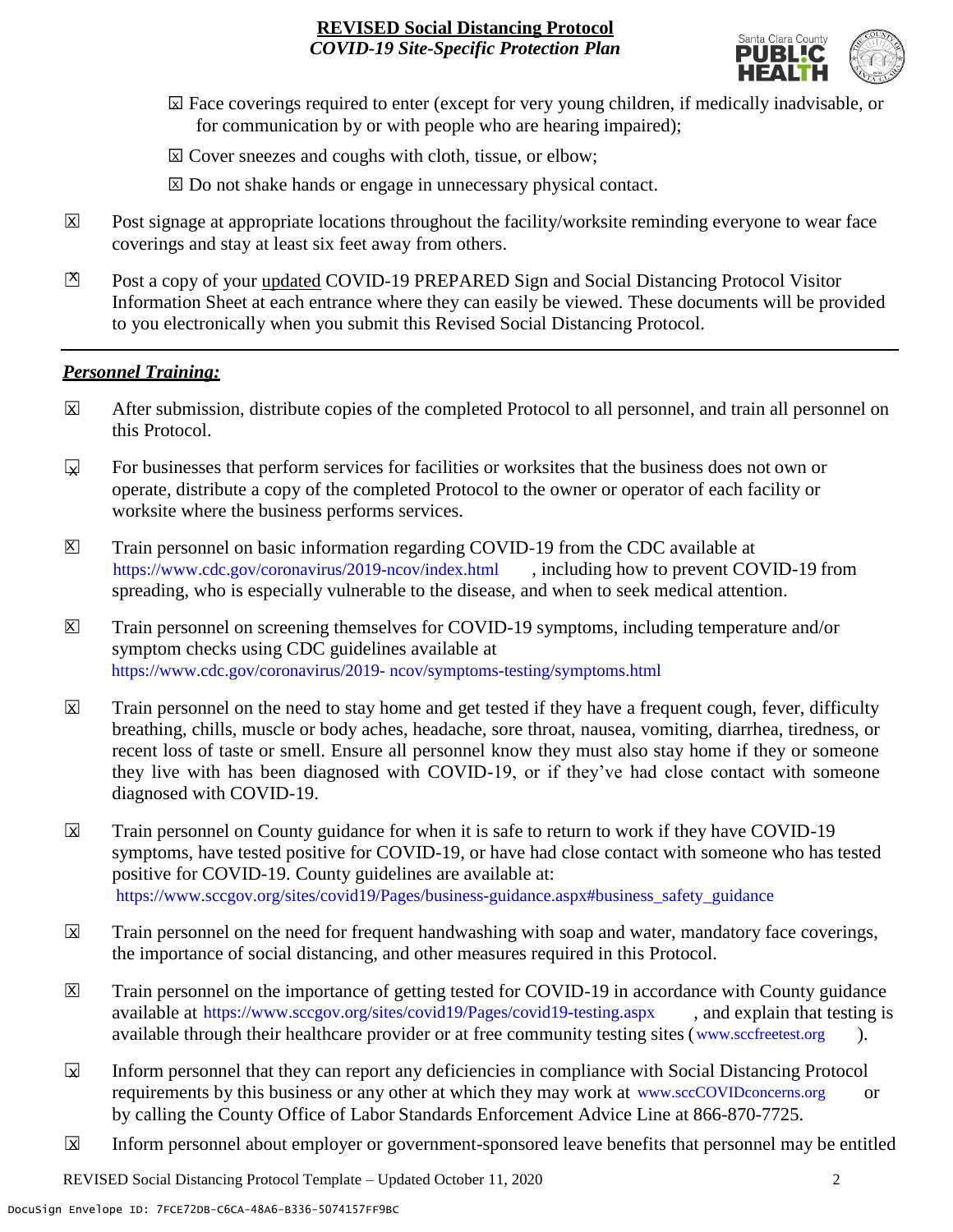

to receive, including those benefits identified at the following address: [https://www.labor.ca.gov/coronavirus2019/#chart.](https://www.labor.ca.gov/coronavirus2019/#chart) https://www.labor.ca.gov/coronavirus2019/#chart

- Train personnel on new or modified COVID-19 safety measures immediately upon updating this Protocol.  $\boxtimes$
- ☐ Optional—Describe other measures this business plans to take to train personnel on COVID-19 safety and related issues: **X** HAVE DAILY DISCUSSIONS ON HOW TO ASK IF CUSTOMERS HAVE BEEN EXPOSED TO COVID AND IF YOU ARE SNEEZING/COUGHING WITHOUT FEVER PLEASE WAIT OUTSIDE UNTIL YOUR TURN TO ENTER BUILDING.

## *Individual Control Measures and Screenings:*

- Maximize the number of personnel who work from home. Businesses must direct all personnel who can perform their assigned work duties from home to do so, and they must prohibit those personnel from performing those work duties at the facility or worksite.  $|\overline{X}|$
- For personnel who are not working from home:  $\boxtimes$ 
	- Direct all workers not to come to work if sick or exhibiting symptoms of COVID-19.  $\overline{\mathbf{x}}$
	- Ask all personnel if they have COVID-19 symptoms at the beginning of each shift, and screen all other people before they enter the facility or worksite. Send personnel home if they report COVID-19 symptoms. (\*Note, temperature screenings with thermometer or thermal scanner are not required, and can increase COVID-19 risk if many employees convene in the same place for temperature screening.)  $\overline{\mathbf{x}}$
	- Require all persons, except those exempted from face covering requirements, to properly wear face coverings at all times in accordance with the California Department of Public Health's mandatory Guidance for the Use of Face Coverings and the Health Officer's Order. Exemptions to the face coverings requirement include very young children, people for whom face coverings are medically inadvisable, or for communication by or with people who are hearing impaired.  $\mathbf{X}$
- ☐ Optional—Describe other measures: **X** FACE MASKS AND FACE SHIELDS ARE REQUIRED BY ALL EMPLOYEE'S AND CUSTOMERS. OWNER HAS A MEDICAL EXEMPTION TO WARING FACE MASK AND HAS AGREED TO GET A FACE SHIELD AND MEDICAL EXEMPTION CARD

# *Handwashing and Hand-Sanitizing Protocols:*

- Encourage frequent handwashing or use of hand sanitizer and provide frequent breaks for handwashing.  $\mathbf{x}$
- Hand sanitizer and/or soap and water are available at or near the site entrance, at checkout counters, and at various locations throughout the site to enable the public and staff to frequently clean their hands.  $\overline{\mathsf{x}}$
- Handwashing and other sanitary facilities are operational and stocked at all times.  $\mathbf{x}$
- ☐ Optional—Describe other measures:  $\mathbb{X}$ HAND SANITIZEERS ON COUNTER TOPS, SPARYS FOR PHONES, KEY BORADS AND CC TERMINALS

# *Cleaning and Disinfecting Protocols*

☐ Thoroughly and regularly clean any high traffic areas (including seating areas, break rooms, bathrooms, and other common areas) and frequently disinfect any high-contact surfaces (including doorknobs, handrails, counters, tables, checkout areas, cash registers, telephones, elevator controls, etc.).  $\overline{X}$ 

REVISED Social Distancing Protocol Template – Updated October 11, 2020 3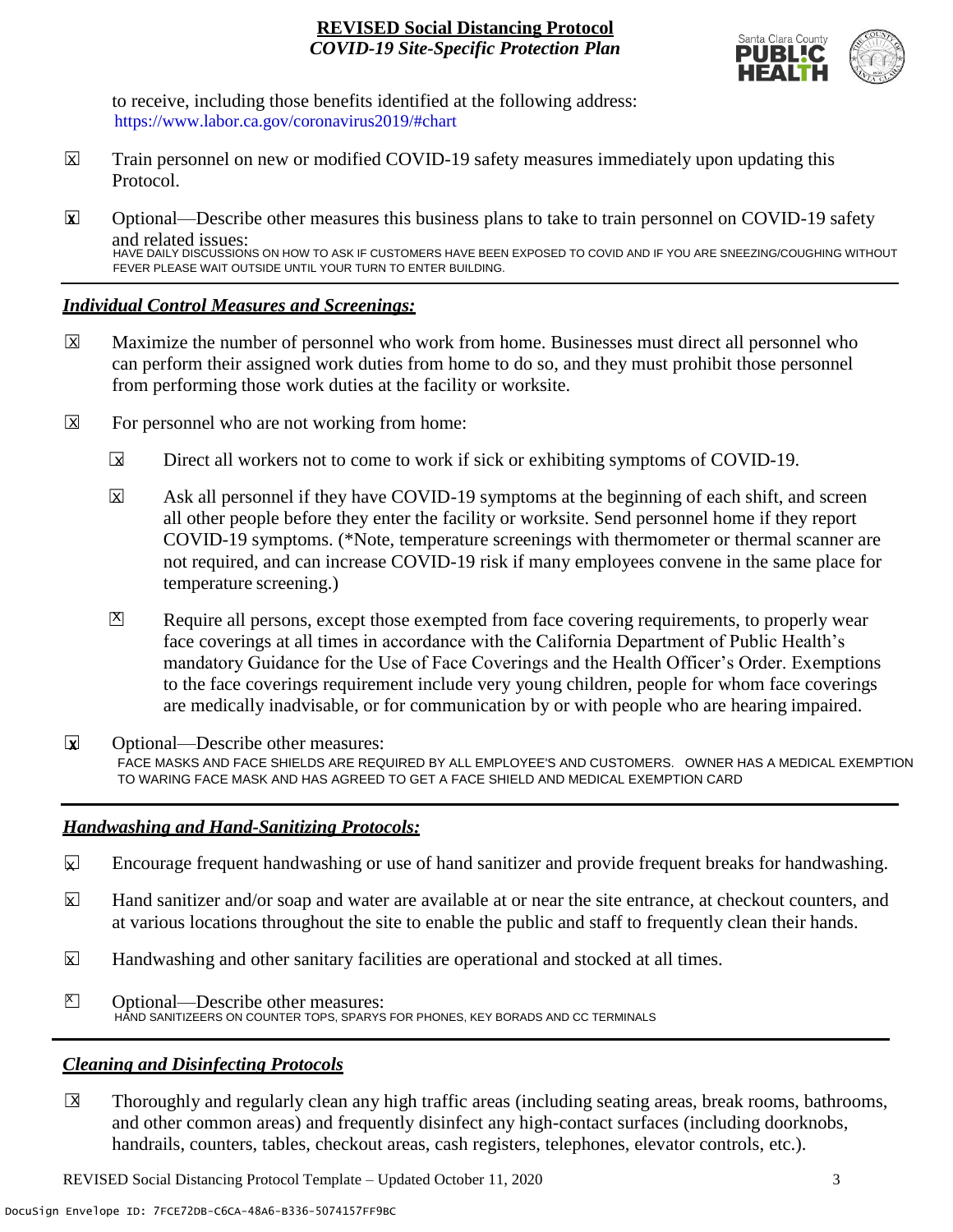

- Disinfecting wipes that are effective against COVID-19 are available for use by customers and personnel near shopping carts and baskets if shopping carts and baskets are used at the facility.  $\boxed{\mathsf{x}}$
- Assign staff to disinfect carts and baskets regularly that are used at the facility if shopping carts and baskets are used at the facility.  $\sqrt{X}$
- Disinfect any shared equipment and touchable surfaces like payment portals and pens after each use.  $\Box$
- Install contactless devices (including contactless payment systems, motion sensor lights, automatic soap and towel dispensers, and contactless timecard systems) if possible.  $\overline{\mathbf{x}}$
- Adjust operational hours to provide adequate time for cleaning and stocking with social distancing, and provide time for any workers to clean between shifts.  $\sqrt{X}$
- To improve ventilation, filtration, and outdoor air exchange:  $\overline{\mathsf{x}}$ 
	- $\boxtimes$  Evaluate HVAC system (if applicable) to make sure it is properly functioning, and have it regularly serviced.
	- $\boxtimes$  Consider upgrades to HVAC and building air filtration systems and implement any feasible improvements to these systems (for example, to enhance air filtration efficiency and increase the percentage of outdoor air through the HVAC system).
	- $\boxdot$  Open windows and doors throughout the facility when environmental, building, and safety conditions allow.
- ☐ Optional—Describe other measures: THIS IS N/A FOR THIS FACILITY: OPEN WAREHOUSE WITH EXHAUST FAN. WE DO LEAVE ALL DOORS OPEN TO ALLOW AIR FLOW THROUGH OUT THE BUILDING AND US EXHAUST FAN AS NECESSARY X

# *Measures to Maintain Social Distancing:*

- Limit the number of people in the facility/worksite to allow adequate social distancing (six feet minimum) at all times and to comply with any applicable capacity restrictions in the Health Officer Order.  $\mathbf{r}$ 
	- $\boxtimes$  Review, comply with, and enforce any applicable capacity limitations for the facility, following all instructions listed at www.sccgov.org/covidcapacity
- Designate a staff person to ensure that the maximum number of occupants is not exceeded, that all persons are wearing face coverings if required by the Health Officer Order, and that people entering comply with other provisions of this Protocol. Ensure that this person is more than six feet away from others to maintain adequate social distance.  $\overline{\mathsf{x}}$
- Require that all persons at the facility/worksite stay at least six feet away from all other persons, except as strictly necessary to perform job functions. X
- Place tape or other markings at least six feet apart in customer line areas inside the store and on sidewalks at public entrances with signs directing customers to use the markings to maintain social distance. X
- $\Box$  If feasible, increase remote (online and telephone) purchasing, delivery, and curbside pickup service options.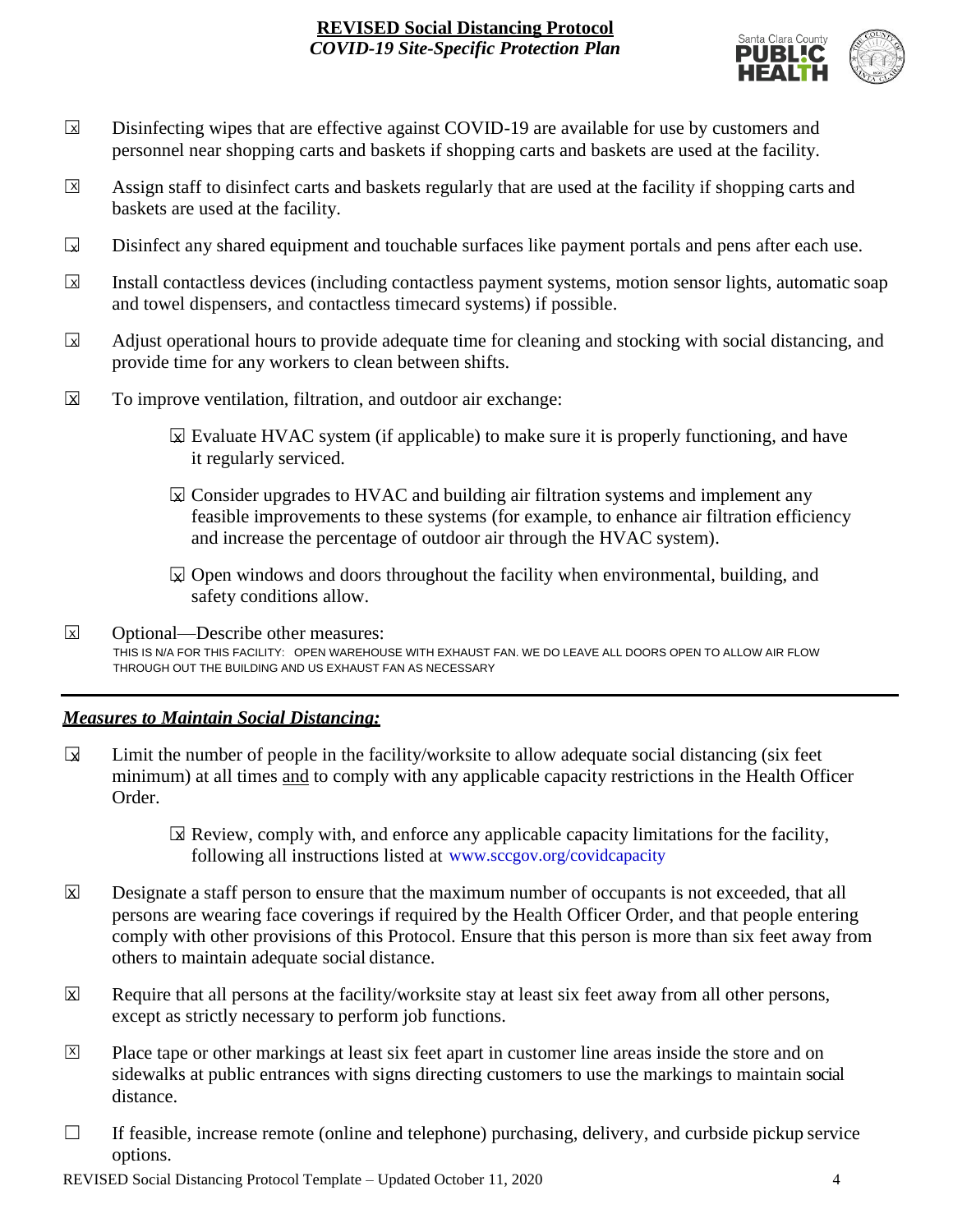

- Separate order areas from delivery areas to prevent customers from gathering. X
- Minimize any in-person meetings and adjust those that are necessary to ensure adequate social distancing.  $\overline{x}$
- Stagger personnel breaks, in compliance with wage and hour regulations, to reduce the number of workers taking breaks together.  $\overline{x}$
- Where possible, create outdoor break areas with shade covers as a substitute for indoor break areas. Encourage staff to eat their meals and take their breaks socially distanced outdoors when conditions allow. X
- Limit access to or close indoor break rooms to encourage use of outdoor break areas and prevent crowding. Discourage or prohibit eating or drinking in small, enclosed break rooms if less risky alternative areas exist for staff to take their meals (such as outdoors or socially distanced at individual workstations).  $\overline{X}$
- Require workers to maintain 6-foot social distance at all times while on breaks, and preferably more distance if eating or drinking. Reconfigure break areas to facilitate social distancing. X
- Maximize the use of outdoor space for interactions or transactions with customers to minimize the time that customers and personnel are indoors, particularly when in close proximity to one another. X
- ☐ Optional—Describe other measures:  $\overline{x}$ OWNER HAS FLOOR MARKINGS INDICATING SOCIAL DISTANCING AND ARROWS FOR EXIT FLOW

# *Procedure if a Person at the Facility/Worksite Tests Positive for COVID-19*

- $\boxtimes$  Review and comply with all measures listed at [www.sccsafeworkplace.org](http://www.sccsafeworkplace.org/) in the event of a confirmed case of COVID-19 amongst personnel. X
- ☐ Create, and post in an area easily viewable by personnel, a plan to comply with all applicable in the event of a confirmed case of COVID-19 amongst personnel. Depending on the type of facility, these measures will likely include, among others: measures listed at www.sccsafeworkplace.org  $\overline{X}$ 
	- Immediately removing the infected person from the facility/worksite and ensuring they are no longer occupying the same space as any other personnel.  $\overline{X}$
	- Instructing the infected person to stay home and isolate in accordance with the instructions listed at [www.sccsafeworkplace.org.](file:///C:/Users/raphael.rajendra/AppData/Local/Microsoft/Windows/INetCache/Content.Outlook/PTLHNOTE/www.sccsafeworkplace.org) www.sccsafeworkplace.org X
	- Notifying the County Public Health Department within four hours of learning of the positive case by following the instructions at www.sccsafeworkplace.org  $\overline{X}$
	- Identifying any workers (and customers, if known) who had close contact with the infected person.  $\overline{X}$
	- Complying immediately with any case investigation, contact tracing, and worksite investigation measures by the County Public Health Department. This will include providing the names, addresses, phone numbers, and work dates and times for close contacts of the infected person, which employers are required by law to provide to the County Public Health Department upon request.  $|\overline{X}|$

REVISED Social Distancing Protocol Template – Updated October 11, 2020 5 Excluding all close contacts from the facility/worksite or any other jobsite in accordance with  $\sqrt{X}$